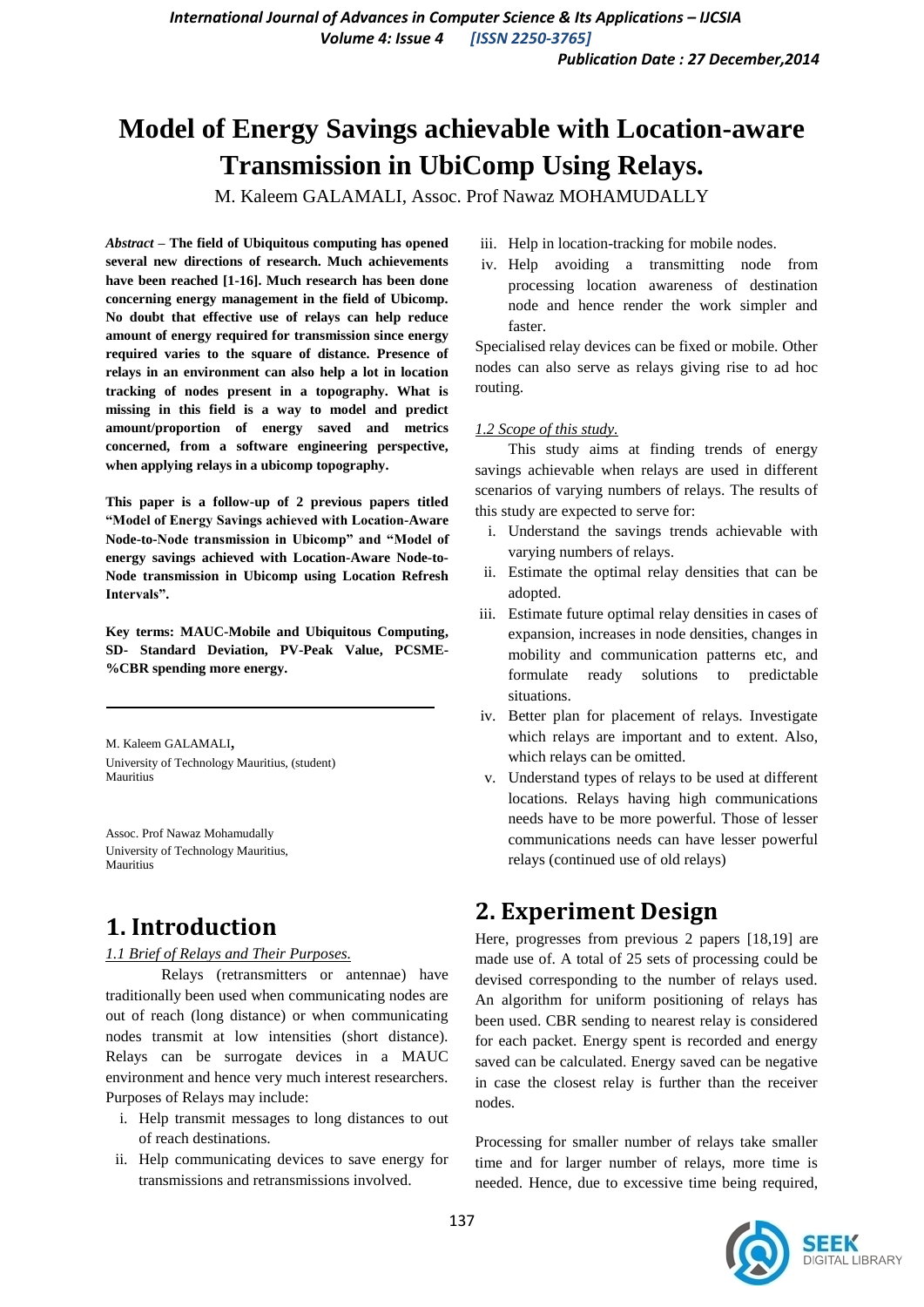processing has been carried out for relay numbers 1 up to 16 and 25. These should be enough to observe trends concerned.

The following provisions have also been made:

- i. Keep track of relay positions for each number of relays concerned.
- ii. For each cbr, number of packets being transmitted to each relay.
- iii. Summary of total amount of data transiting through each relay.

## **3. Results and observations.**

*3.1 Trends of Energy Savings against number of relays.* 

The work in this section, has been done over several iterations trying to fit the normal curves and other equations like cubic, square and exponential equations. After several iterations, the exponential equations have been found most fitting and parameters of equations reworked several times to get consistent results.







Most CBRs are achieving savings than compared to previous paper [18,19]. About 6.589% CBRs spend more energy and maximum recorded is 41 times more. Quite a lot of distribution have % savings between 20 and 60, suggesting that improvements are desirable. A good normal distribution is obtained with mean at 85%, PV at 5.15% and SD of 0.106662.

One centrally placed relay presents progress to previous paper [18] as concerns bigger positive skewness (mean changed from 67% to 85%) and slightly higher peak value. But since low % CBRs are being concerned, the strategy of only 1 relay is not of good enough return.

2. For 2 Relays.



**Fig 2: Savings achieved by cbrs- 2 relays** 

Mostly similar Observations as in (1) above. About 4.13% of CBRs spend more energy. Normal distribution is seen with mean 91, PV 6.985 and SD 0.0981716. Overall, using 2 relays, has not presented significant improvement over 1 relay.





Many observations can correspond to (2) above. PCSME is reduced to 1.43 with worst case being 10.5 times high. Normal curve with mean 93 and PV 8.18 seem unconvincing. A suitable exponential equation obtained is

 $g(x)=0.00818 * exp(0.0818 * (x-15))$ 

This gave rise to a hypothetic equation in the form  $g(x)=(0.1)^*c * exp(c*(x-d))$ 

where "c" is peak value of distribution and "d" is the % saving above which 97.5% of the CBRs are found.

### 4. For 4 Relays.

More observations confirming grounds of exponential distribution is available. PCSME is reduced to 0.794 but worst case remains at 10.5 times higher. Mean of distribution is at 95%, PV is at 13.89%. The exponential equation obtained corresponds to the hypothetic equation and is:

 $g(x)=0.01389 * exp(0.1389 * (x-47))$ 

Note: Quite some CBRs achieve savings above mean.

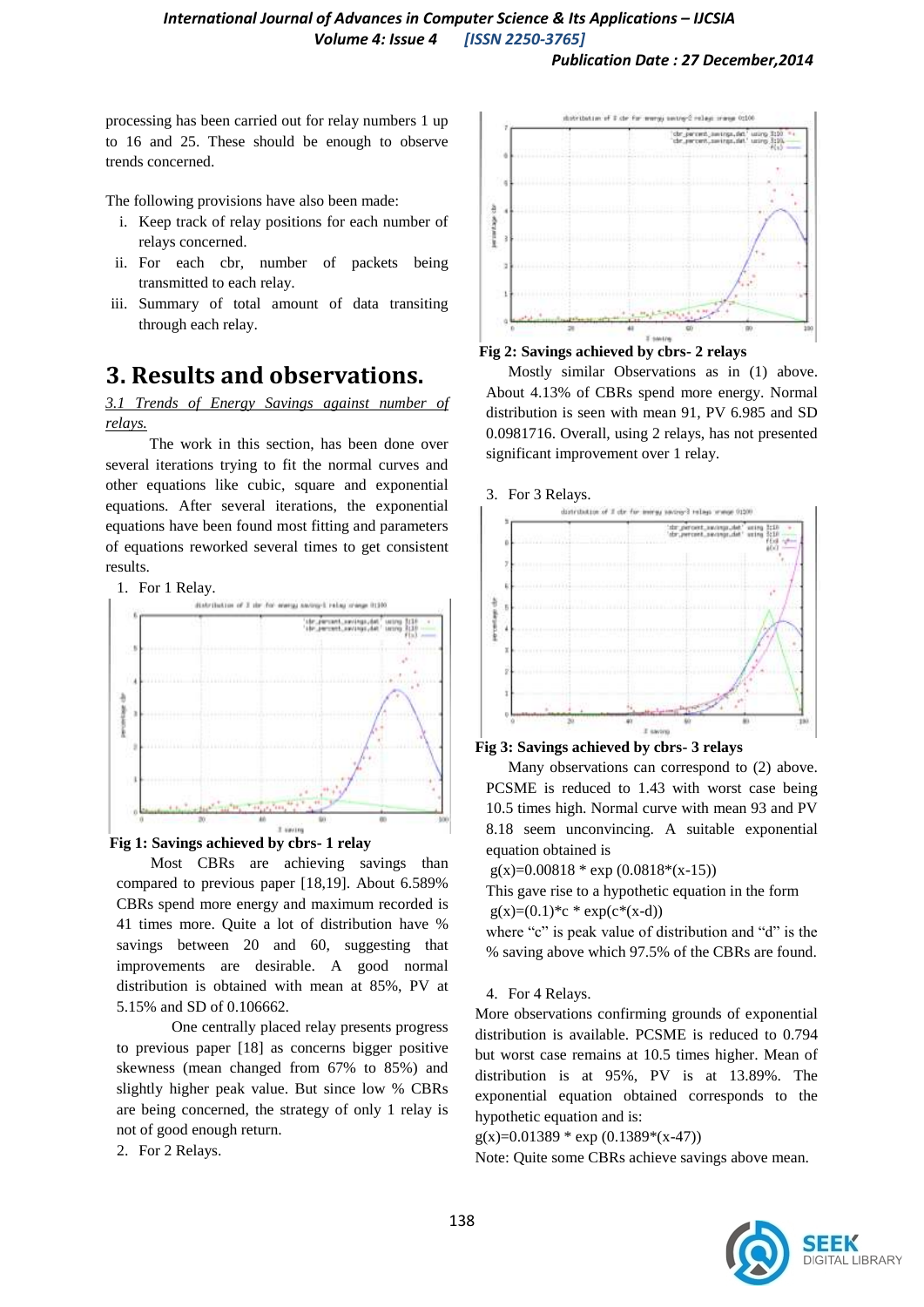

**Fig 4: Savings achieved by cbrs- 4 relays**

5. For 5 Relays.





Mean is at 96% with PV 14.52. PCSME is at 1.19% with worst case at about 7 times higher. The exponential equation obtained is:

 $g(x)=0.01452 * exp(0.1452*(x-50))$ 

Overall, an increase from 4 relays to 5, has not been a big improvement.

### 6. For 6 Relays.



Mean is at 96% with PV 17.15. PCSME is 0.952% with worst case of 7 times higher. Exponential equation obtained is:

 $g(x)=0.01715 * exp(0.1715*(x-57))$ Again, progress is not so commendable.



### **Fig 7: Savings achieved by cbrs- 7 relays**

Mean is at 97% with PV 18.59.PCSME is 0.714 with worst case of 2.5 times higher. Exponential equation obtained is:

 $g(x)=0.01859 * exp(0.1859*(x-61))$ 

There is progress but next section shows that with some additional relays, progress can be significantly better.



### **Fig 8: Savings achieved by cbrs- 8 relays**

Mean is at 97% with PV 23.56%. PCSME is 0.556 with worst case of 2.5 times higher. The mean value is already very high and peak value has improved drastically. Exponential equation obtained is:

 $g(x)=0.02316 * exp(0.2316*(x-69))$ 

This arrangement has been commendable.

9. For 9 Relays.

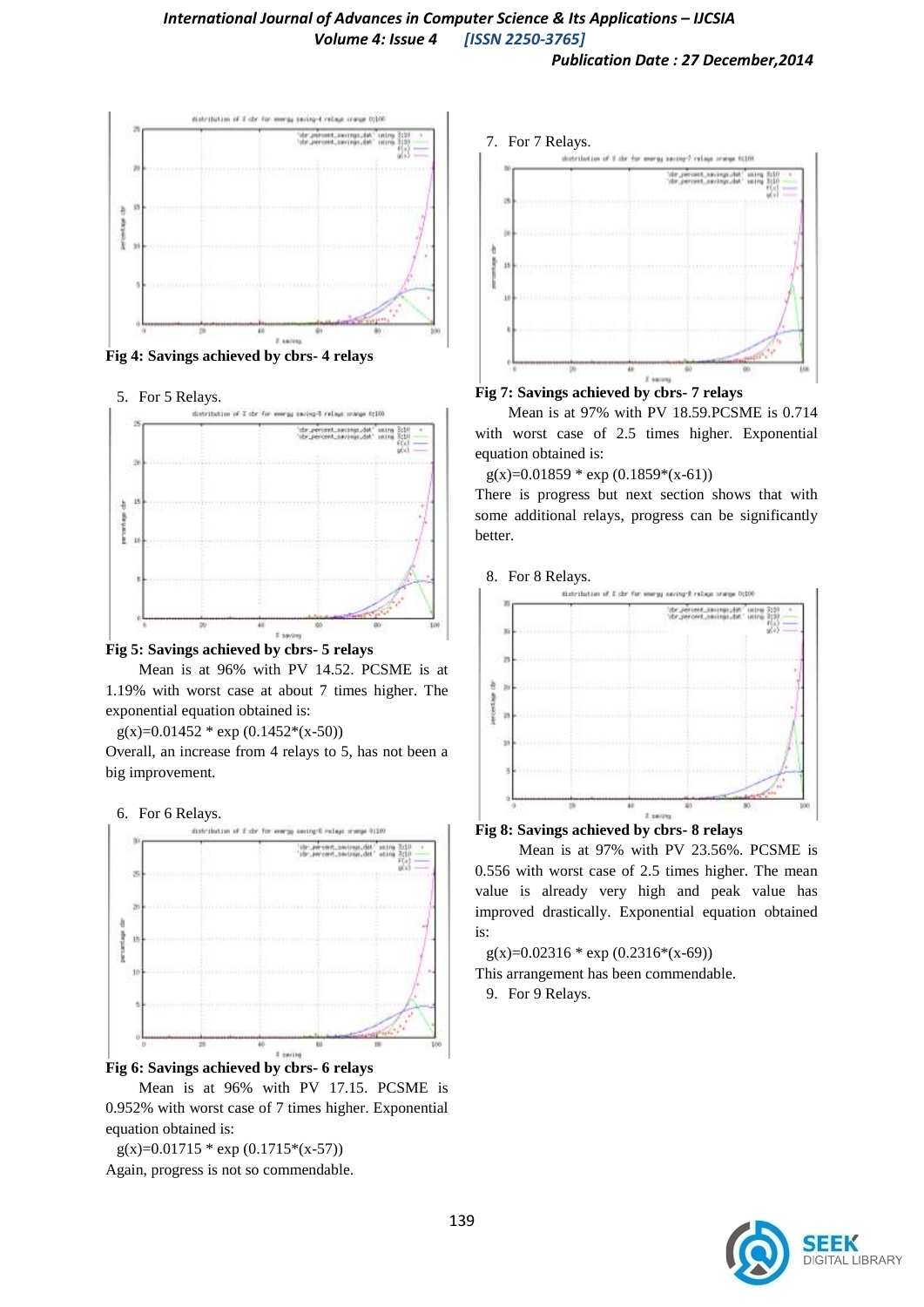*Publication Date : 27 December,2014*





Mean is at 97% with PV 25.56. PCSME is 0.556 with worst case of 2.5 times higher. Exponential equation obtained is

```
g(x)=0.02556 * exp(0.2556*(x-72))
```
Performance here is commendable, though a different arrangement of fewer relays could have been better.

#### 10. For 10 Relays.



### **Fig 10: Savings achieved by cbrs- 10 relays**

Mean is at 97% with PV 23.58. PCSME is 0.556 with worst case of 1.5 times higher. Equation obtained is:

#### $g(x)=0.02358 * exp(0.2358 * (x-70))$

There is a performance drop here giving more grounds for studying prominence of placements of relays.

### 11. For 11 Relays.

Mean is at 98% with PV 31.35. PCSME is 0.476 with worst case of 1.5 times higher. Equation obtained is:

 $g(x)=0.03135 * exp(0.3135*(x-76))$ 

There is performance improvement over 10 relays probably because of better placements of relays.



**Fig 11: Savings achieved by cbrs- 11 relays**



**Fig 12: Savings achieved by cbrs- 12 relays**

Mean is at 98% with PV 33.418. PCSME is 0.476 with worst case of 1.5 times higher. Equation obtained is:

g(x)=0.033418 \* exp (0.33418\*(x-78))





Mean is at 98% with PV 29.592. PCSME is 0.079 (very small) with worst case of 0.3 times higher. Equation obtained is

 $g(x)=0.029592 * exp(0.29592*(x-76))$ 

Again, a performance drop from previous situation due to decrease in uniformity of distribution of relays.

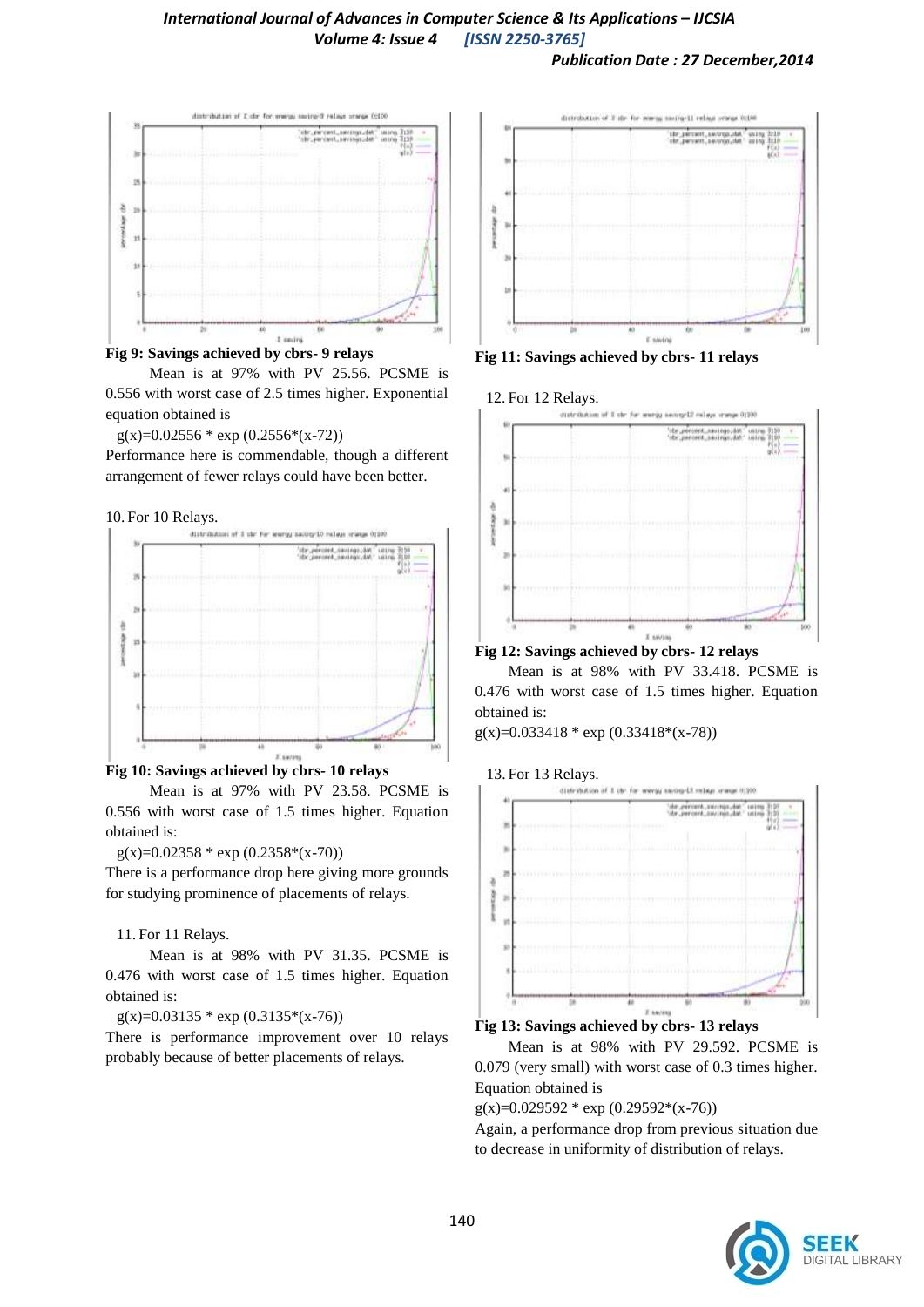*Publication Date : 27 December,2014*





Mean is at 98% with PV 32.688. PCSME is 0.079 with worst case at 0.3 times higher. Exponential equation obtained is:

 $g(x)=0.032688 * exp(0.32688 * (x-78))$ 

Like for 11 relays, here also, ground for better placement of relays is felt important.





**Fig 15: Savings achieved by cbrs- 15 relays**

Mean is at 98% with PV 35.466. No CBR spends more energy. Exponential equation obtained is:  $g(x)=0.035466*exp(0.35466*(x-80))$ 

This performance is commendable. Very few chances of spending more energy when relays are at 60m or less from each other. It could possibly be obtained with lesser relays at more prominent positions.

16. For 16 Relays.





ve energy savings. Exponential equation obtained is:  $g(x)=0.035545 * exp(0.35545 * (x-80))$ Performance is commendable but low improvement

from previous situation of 15 relays. The  $16<sup>th</sup>$  relay is at a low prominent position.



### **Fig 17: Savings achieved by cbrs- 25 relays**

Mean is at 99% (seemingly the maximum) with PV of 57.121% (more than 50% of CBRs). All CBRs have made savings here. The equation obtained is:  $g(x)=0.057121 * exp(0.57121 * (x-87))$ 

This performance is very commendable but cost of investment will be very high. Different arrangements of fewer relays may be better.

### *3.2 General Observations from section 3.1.*

- i. Using relays is definitely advantageous as use of only one centrally placed relay does already bring in a difference in measures of mean values.
- ii. However, not all numbers of relays nor placements of relays seem to be worthy.
	- a. Only 1 or 2 or 3 relays placements demonstrate a fairly normal distribution of savings experienced with peak value.
	- b. As from 4 relays, the exponential distribution is observed. Here, relays are at 100 m away from edge of topo and next neighbouring relay.

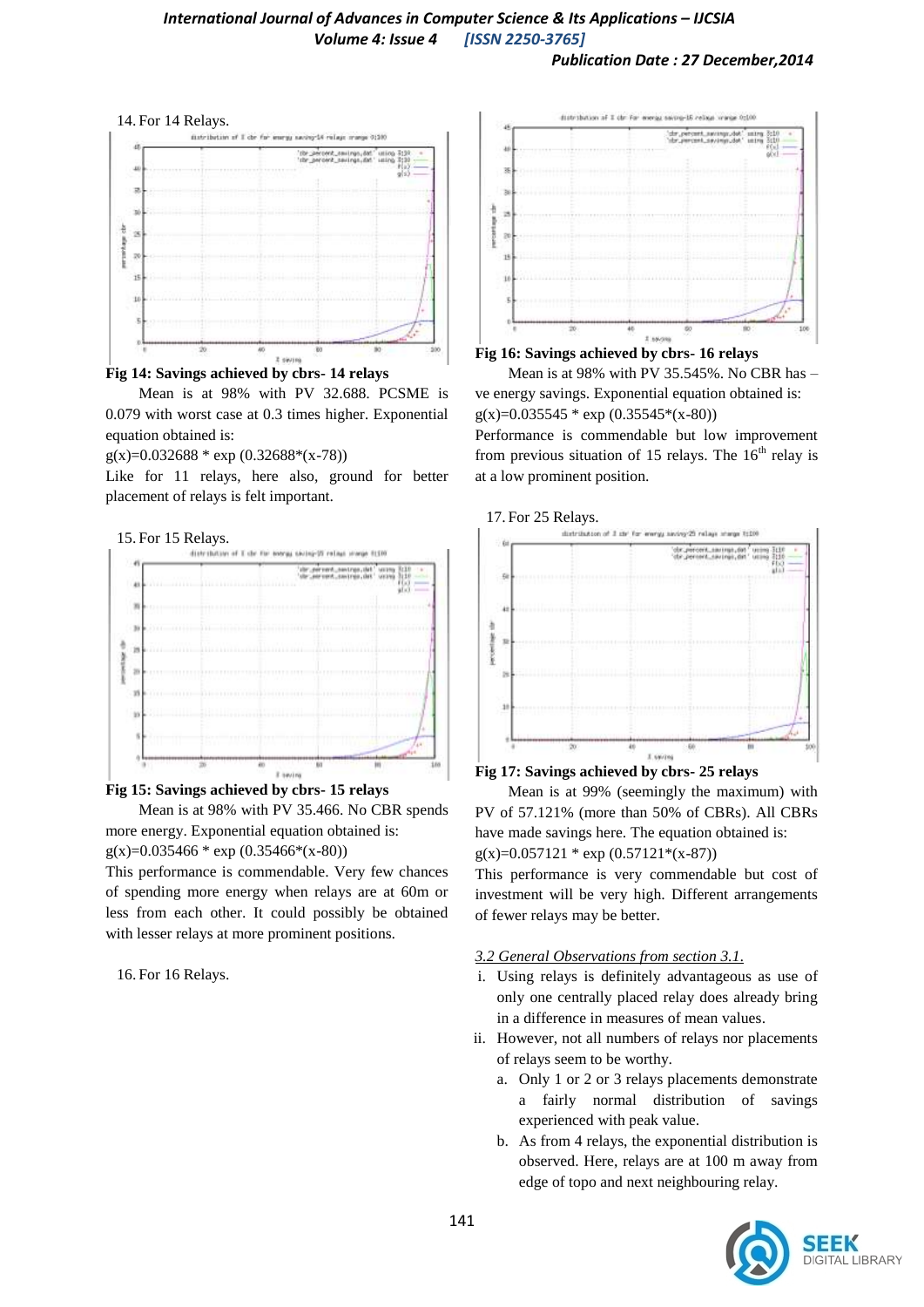*Publication Date : 27 December,2014*

Hence, it can be concluded that when relays are being set up in a topography, an arrangement where nodes would mostly be at less than 100 m from a relay is desirable as energy savings become of greater consequence.

- iii. Values of mean and peak values show good progress as relays increase in number. However, for certain situations, incrementing number of relays bring a drop in performance (from 9 relays to 10, from 12 to 13 relays). This observation is coupled by another observation that incrementing the number of relays again brings very significant improvements. This has given enough grounds to devise studies about prominence of placements of relays.
- iv. Studies of results as from 6 relays and more have given good performance levels which could have been reproduced by fewer relays. This same observation would apply for 17 relays onwards and hence study of only 25 relays is performed.
- v. The exponential curve as per the hypothetic equation has been very suitably been applicable to all experiments above 2 relays

 $g(x)=(0.1)^*c*exp(c*(x-d))$ 

Hence, a study of variations of parameters c and d together with peak values is felt necessary.

### *3.3 Study of Variations of Parameters.*

Following the hypothetic equation, the experiment results obtained are summarised in the following table. Index A-Num of relays, B-Mean value observed, C-PV at mean, D-value of d

| А              | B  | $\mathcal{C}$ | D  | A  | В  | C      | D  |
|----------------|----|---------------|----|----|----|--------|----|
| 1              | 85 | 5.15          |    | 10 | 97 | 23.58  | 70 |
| $\overline{2}$ | 91 | 6.985         |    | 11 | 98 | 31.35  | 76 |
| 3              | 93 | 8.18          | 15 | 12 | 98 | 33.418 | 78 |
| 4              | 95 | 13.89         | 47 | 13 | 98 | 29.592 | 76 |
| 5              | 96 | 14.52         | 50 | 14 | 98 | 32.688 | 78 |
| 6              | 96 | 17.15         | 57 | 15 | 98 | 35.466 | 80 |
| 7              | 97 | 18.59         | 61 | 16 | 98 | 35.545 | 80 |
| 8              | 97 | 23.16         | 69 | 25 | 99 | 57.121 | 87 |
| 9              | 97 | 25.56         | 72 |    |    |        |    |

1. Mean Values of Distribution.





Mean is at a high value  $-85%$  and increases drastically for 2 till 5 relays and then tends to flatten asymptotically to 99% at 25 relays. Values of means being high, there is no need to look for efforts to improve these high values. Care should be taken, in case of location tracking done at refresh intervals, for the value of the means not to drop too much.

The curve obtained is convincing as an inverse exponential distribution except for relays 1,2 and 3 where exponential distribution had not fitted completely well. Equation obtained is

F(x)=-35.545  $*$  exp (-35.545 $*(3/2)*x$ )+98

"35.545" is the peak value at mean for 16 relays and corresponding mean is at 98. This also implies that the means are tending to stabilise at 98. The value of 3 in (3/2) may suggest better applicability of model beyond 3 relays.

**This graph can be used to predict values of mean obtainable for different numbers of relays in a topography of 300 x 300 m<sup>2</sup> without the need for further simulations.**

2. Peak Values (PV) at mean.



**Fig 19: PV at mean against num of relays.** 

This model is most useful to guide designers on the target peak value at mean to reach for energy savings and attempt the corresponding number of

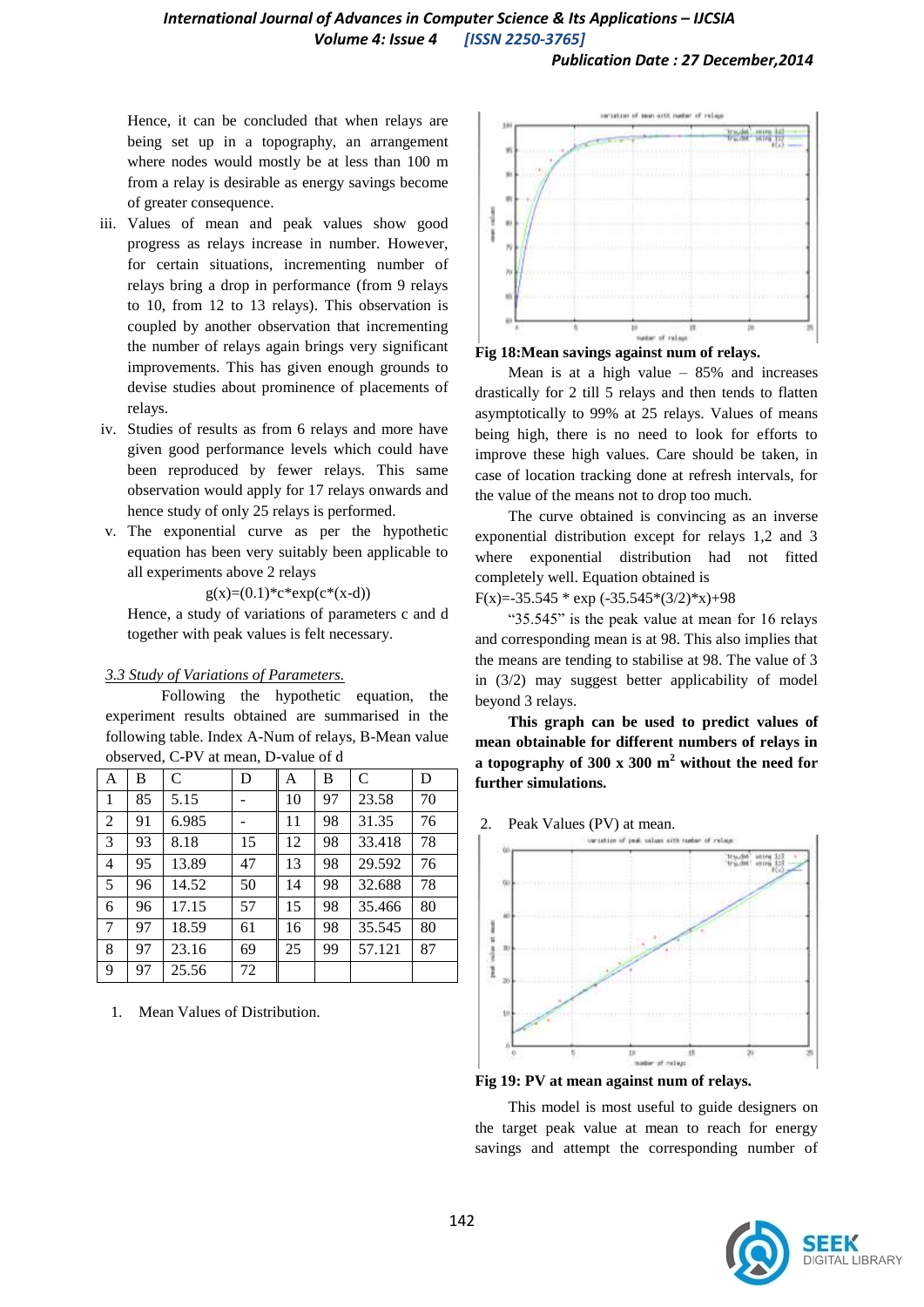relays as a starting point and improve on their placements.

The peak values seem to increase linearly with respect to number of relays

 $F(x)=2.12703 * x + 4.10853$ 

The deviations of the plots from the line of best fit may suggest impacts of prominence of placements of relays.

This prediction model can be used to estimate the maximum number of relays that can be needed to achieve a certain performance level and rework placements of lesser relays to reach that performance.

This model can also be used in cost containment when investment for relays will be decided.







The plots obtained are very close to its smooth bezier and also depict inverse exponential growth. For relays 1,2, and 3 the deviation can again be seen.

 $F(x)=1.5*-35.545*exp(-35.545*(1/2)*(x-3))+87$ 

We recall exponential fits best beyond 3 relays. The above model can be used to predict values of d in the hypothetic equation.

 $g(x)=(0.1)^*c*exp(c*(x-d))$ 

The values of d thus obtained can serve as a first iterations and reworking can be done over very few numbers of iterations to obtain appropriate equation governing savings achievable in this topography.

## **4. Investigation into Prominence of Relays**

*4.1 Introduction to Prominence.* 

Placement of relays is of very big impact. Adding new relays at wrong placement may not have significant return on investment. Identifying most and least important relays is very important and can serve in building new/better optimal arrangements of relays.

Additional information requirements identified in section 2 have been made use of.

### *4.2 Summary of Results.*

As number of relays increase, the % data transits through each relay tends to decrease. However, the %data transit is not the same for each relay. Some relays tends to have more importance than others, e.g. for 6 relays 1 relay has twice more importance than the least important one, for 9 relays 3.5 times, for 14 relays it is 4.49 times, 16 relays at 4.90 times.

### *4.3 Procedures for Finding Optimal numbers of most Prominent Relays.*

- i. Start from a maximum uniform distribution scenario like 6, 9, 12, 16, 20 or 25 relays. It would be mostly in the form  $n^2$  or  $n(n-1)$ .
- ii. Perform processing for energy savings achieved in the scenario and retrieve amount of data transiting through each relay.
- iii. Following part (ii) above, % prominence of each relay in the scenario is calculated.
- iv. Then the descending order of the relay prominence is arranged.
- v. From part iv above, reduction of lesser important relays can be made. The reduced number of relays should most probably be equal or above the previous number of maximum uniform distribution. E.g if in step iv above, 25 relays were arranged, reduction until 20 relays can be achieved quite safely. Further reduction can be attempted on a trial basis and energy savings observed.
- vi. Simulation experiments for finding energy savings possible from the reduced number of relays can be run and performance evaluated.
- vii. Decisions of relays placements and future enhancement plans can follow from results from above steps.

## **5. Investigation into Optimised number of Relays**

Following study in section 4.3 above, 11 sets of optimal relays had been identified and studied. Mostly, these relays are located along the central axes of the topography.

*5.1 Trends of Energy Savings.* 

1. For 4 Optimal Relays.

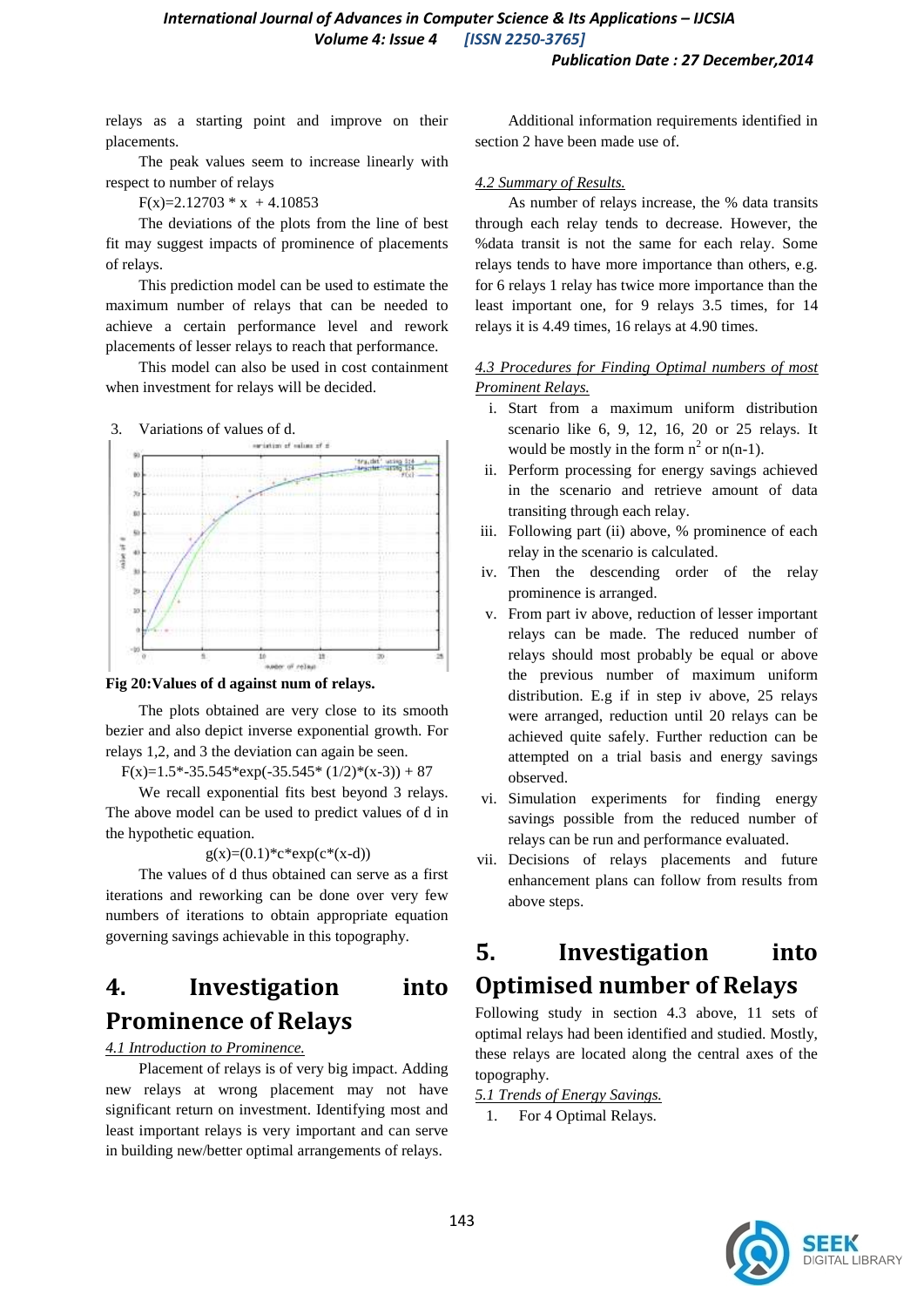

#### **Fig 21:Trends of energy savings– 4 opt relays.**

Mean is at 94% and PV at mean is 10.06. PCSME is 3.016 with worst case at 24.6 times higher. Exponential equation obtained is:

 $g(x)= 0.01006 * exp(0.1006 * (x-30))$ 

The experiment (and all successive experiments) proves applicability of exponential model. Prominence ratio discrepancies is reduced but further optimisations may be possible.

#### 2. For 5 Optimal Relays.

Mean is at 96% and PV at mean is 16.19. PCSME is 2.06 with worst case at 20.2 times higher. Equation obtained is

 $g(x)= 0.01619 * exp(0.1619 * (x-56))$ 

This optimisation is clearly more successful and prominence descrepancies have very much been levelled.



**Fig 22:Trends of energy savings– 5 opt relays.**

3. For 8 Optimal Relays.



### **Fig 23:Trends of energy savings– 8 opt relays.**

Mean is at 98% and PV at mean is 19.92. PCSME is 0.95% with worst case at 11.5 times higher. Exponential equation obtained is

 $g(x)= 0.01992 * exp(0.1992 * (x-65))$ 

Prominence discrepancies show possibility of improvements.

### 4. For 9 Optimal Relays.



**Fig 24:Trends of energy savings– 9 opt relays.**

Mean is at 98% and PV at mean is 20.48. PCSME is 0.95% with worst case at 9 times higher. Exponential equation obtained is

 $g(x)= 0.02048 * exp(0.2048 * (x-65))$ 

Prominence discrepancies show possibility of improvements.

### 5. For 10 Optimal Relays.



**Fig 25:Trends of energy savings– 10 opt relays.**

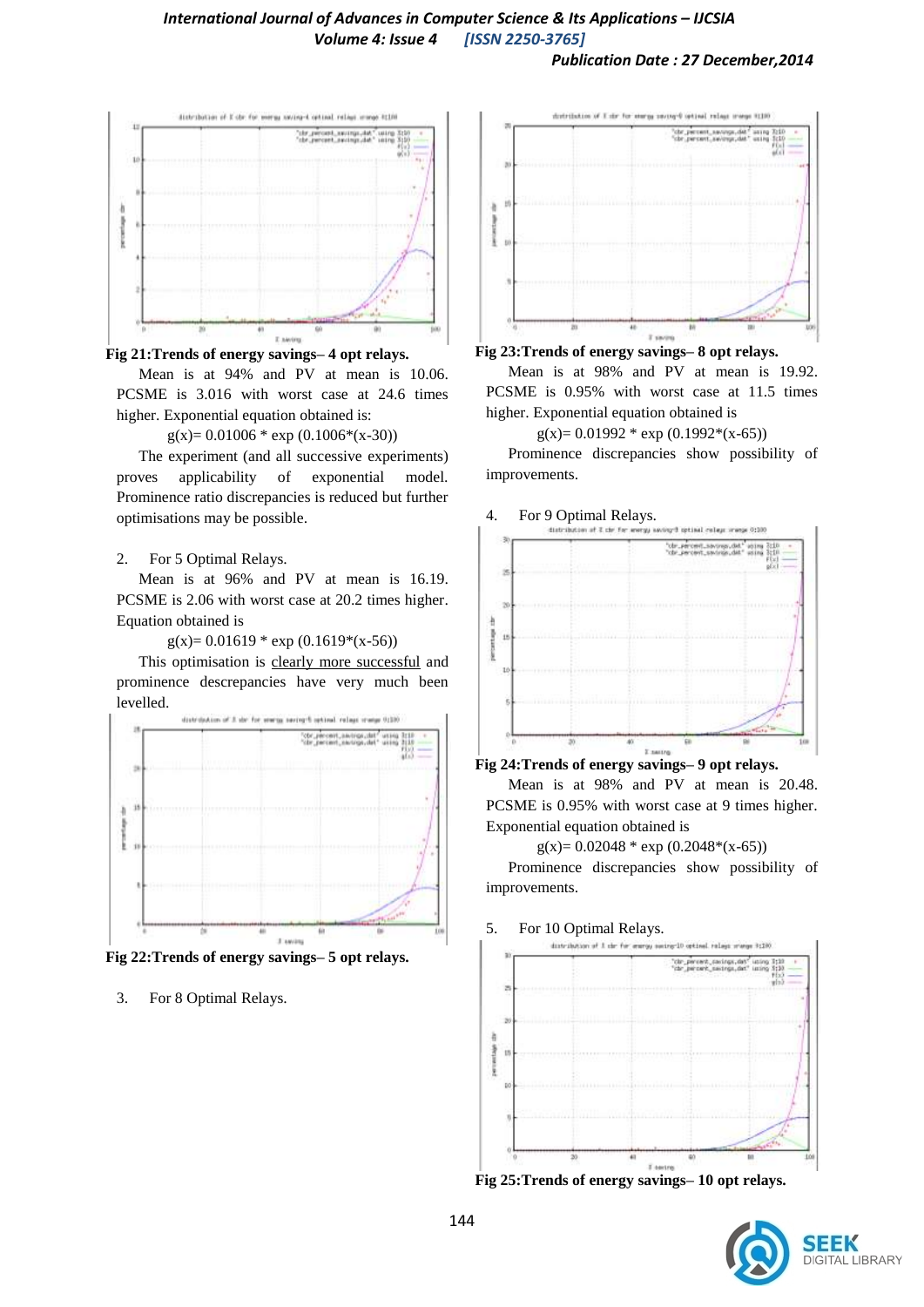Mean is at 98% and PV at mean is 23.50. PCSME is 0.64% with worst case at 9 times higher. Exponential equation obtained is

 $g(x)= 0.02350 * exp(0.2350 * (x-70))$ 

Possibility of better arrangements by trial and error is open.







Mean is at 98% with PV at 28.18. PCSME is 0.64 with worst case at about 9 times higher. Equation obtained is

 $g(x)= 0.02818 * exp(0.2818 * (x-75))$ 

Prominence ratio disparities show possibility of better re-arrangement of relays.





Mean is at 98% with PV at 30.80. PCSME is 0.64 with worst case at about 9 times higher. Equation obtained is

 $g(x)= 0.03080 * exp(0.3080 * (x-77))$ Again, better arrangement is possible.

8. For 13 Optimal Relays.





Mean is at 98% with PV at 26.34. PCSME is 0.56 with worst case at about 10.5 times higher. Equation obtained is

 $g(x)= 0.02634 * exp(0.2634 * (x-73))$ 

This attempt to optimisation is not so successful and prominence discrepancies have not so much improved.

### 9. For 14 Optimal Relays.

Mean is at 98% with PV at 28.64. PCSME is 0.56 with worst case at about 10.5 times higher. Equation obtained is





**Fig 29:Trends of energy savings– 14 opt relays.**







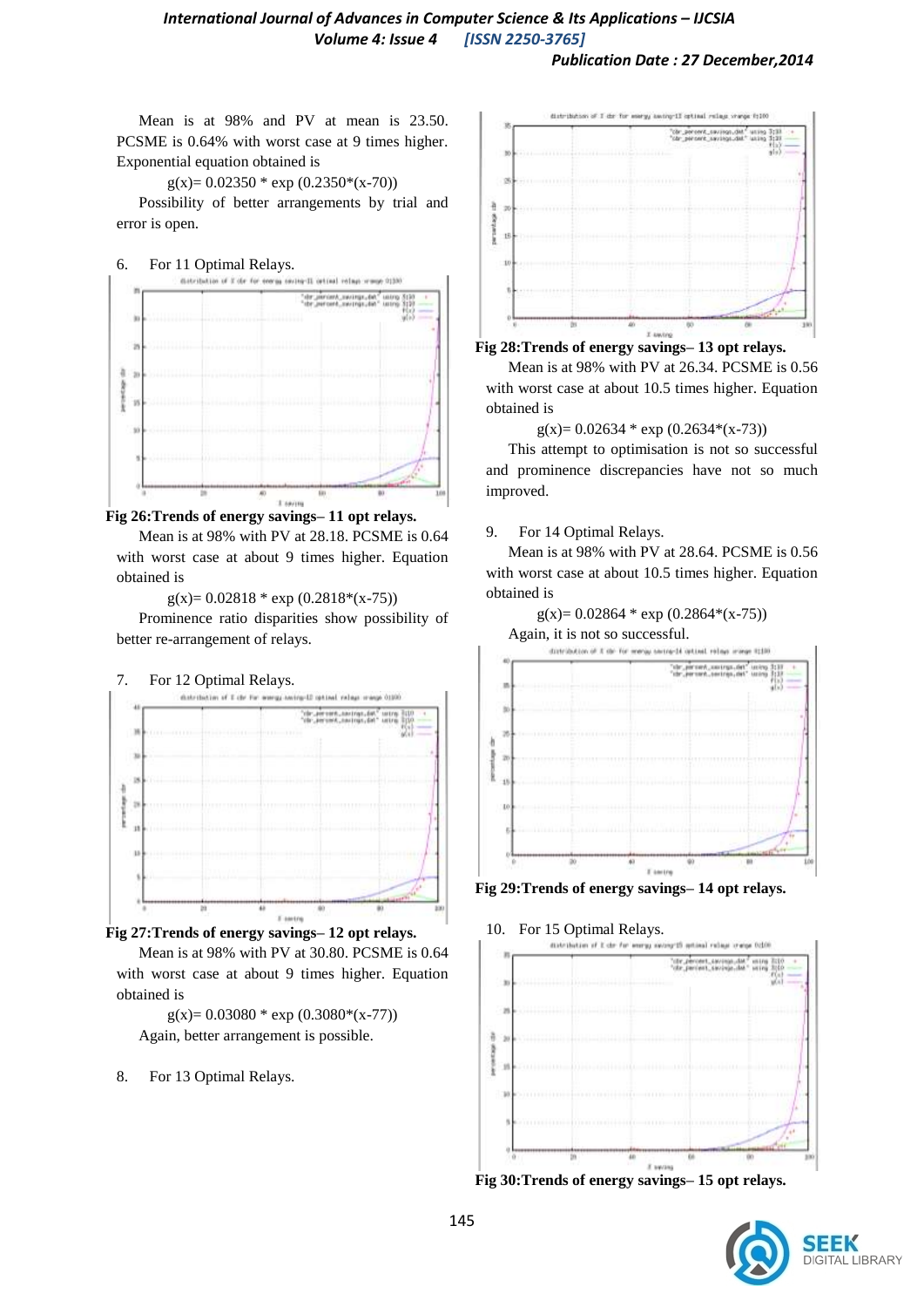Mean is at 98% with PV at 29.43. PCSME is 0.56 with worst case at about 10.5 times higher. Equation obtained is

 $g(x)= 0.02943 * exp(0.2943 * (x-76))$ 

Rearrangement may be attempted but margin of improvement will be small.





**Fig 31:Trends of energy savings– 16 opt relays.**

Mean is at 99% with PV at 30.40. PCSME is at 0.56 with worst case at about 10.5 times higher. Equation obtained is:

 $g(x)= 0.03040 * exp(0.3040 * (x-77))$ 

This attempt has been a very successful optimisation.

### *5.2 Observations and Conclusions.*

This section of study has been very valuable. All attempts of optimisation have not been completely successful but quite interesting observations can be drawn:

**1. Confirmation of exponential model**, despite removal of some least prominent relays, to the form.

 $g(x) = 0.1 * c * exp(c*(x-d))$ 

Values of c and d might have regressed but overall, the exponential model holds applicable.

- 2. Confirmation of **better suitability** of relays along **central locations** (axes).
- **3. All optimised arrangements** can serve as **good starting points** for future enhancements. This is supported by the fact that mean values have mostly not regressed at all.
- **4. Study of Prominence ratios** does give indication of further optimisation by trial and error. This may be subjective to the designer's choice and topography details affecting movement patterns and communication scenarios.
- 5. Significance of number of relays.

For relays up to 16 in a topography of 300x300, each relay, even the least prominent ones, may bring very significant contribution in the model of energy savings achieved. They do affect the mean value and specially the peak values at mean. The technique of optimisation devised by omitting least prominent relays will be more successful if starting from high numbers of relays (e.g. 40 or 50) and then reduce or combine least prominent ones.

6. Omission Criteria for Relays

We need a way to decide what prominence level allows a relay to be omitted. After some trial and errors, the following method is being put forward:

**Step 1**: Calculate Expected % data transits E(%dt), following the number of relays being used (n).

$$
E(\% dt) = 100\% / n.
$$

**Step 2**: Establish threshold value of E(%dt), using a chosen threshold fraction/percentage.

Threshold value  $E(\%dt)$  threshold fraction  $E(\% dt) = 0.75 * E(\% dt)$ .

**Step 3**: Identify relays that can be omitted, i.e. relays having % data transits less than the threshold value.

## **6. Conclusion.**

This piece of study is a follow-up from 2 previous papers [18,19]. This conclusion, hence, adds to the previous conclusions. Again, the nature of this piece of study has been to study several sets of experiments and hence explains the vast number of graphs obtained. (without graphs, this paper is of 9 pages).

This piece of research has investigated the effect of varying numbers of uniformly placed relays on energy savings achieved by nodes in a MAUC environment. The model which has very convincingly been applicable is the exponential model of equation

### $g(x) = 0.1 * c * exp(c*(x-d))$

Investigation into the variation of the parameters also have been done and appropriate models have been formulated. These models can be used for prediction in a MAUC topography and also add a reference against which some reliability features of a MAUC can be rated. It may also help in formulation of appropriate metrics and shape the development of new architecture support in a MAUC environment.

## **References**

[1] Imielinski, T. and Navas, J.C. (1999). GPS-based geographic addressing, routing, and resource discovery. *Comms. ACM*, Vol. 42, No. 4, pp. 86-92.